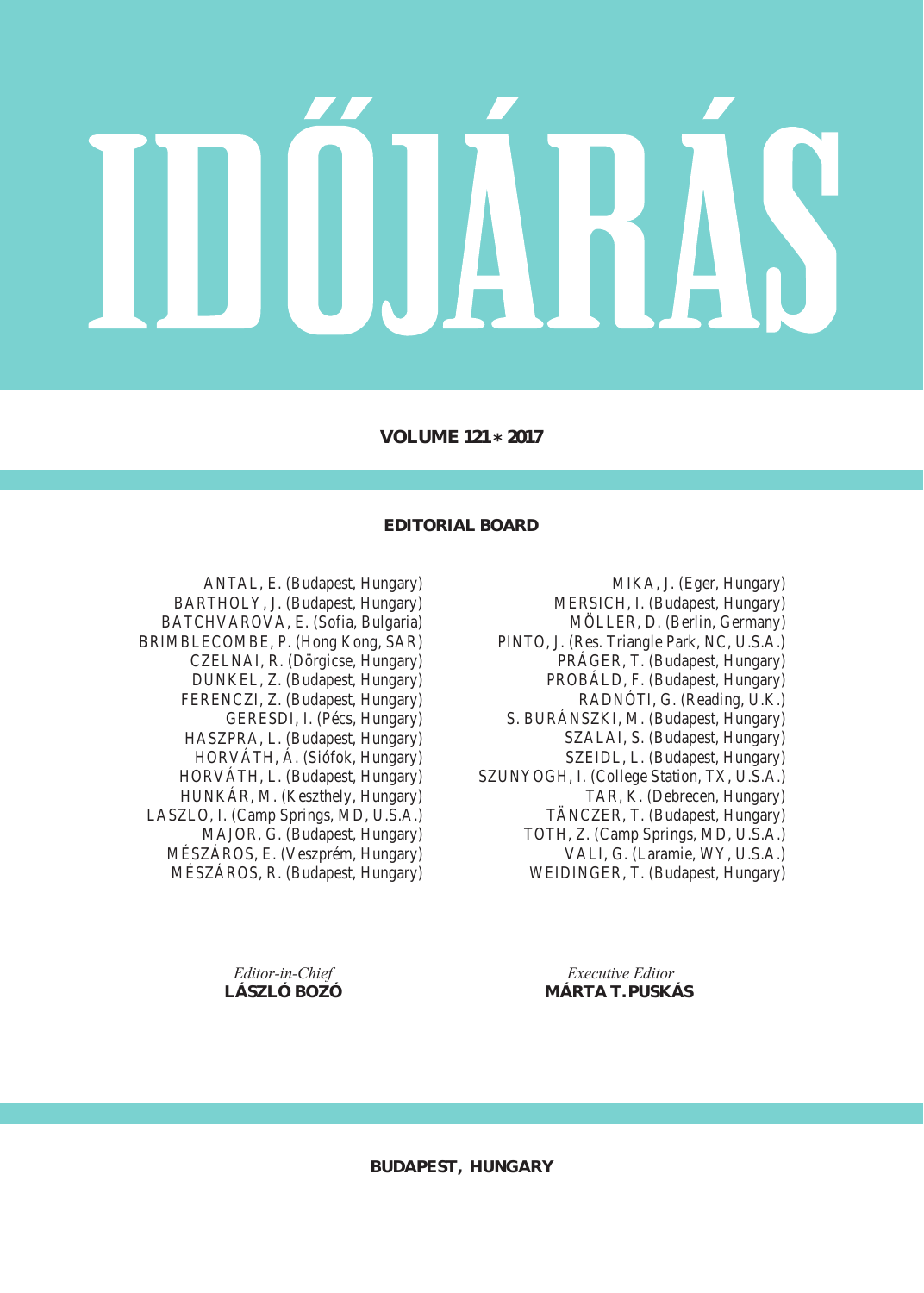## **AUTHOR INDEX**

| Anda, A. (Keszthely, Hungary)  63, 265        |
|-----------------------------------------------|
| Balabukh, V. (Kiev, Ukraine)  453             |
| Bartholy, J. (Budapest, Hungary) 285, 437     |
| Bede-Fazekas, Á. (Vácrátót, Hungary) 393, 415 |
| Bobvos, J. (Budapest, Hungary) 43             |
| Brajnovits, B. (Budapest, Hungary)  137       |
| Breuer, H. (Budapest, Hungary)285             |
| Ciaranek, D. (Krakow, Poland)  117            |
| Czigány, Sz. (Pécs, Hungary)243               |
| Czira, T. (Budapest, Hungary) 345             |
| Czúcz B. (Vácrátót, Hungary) 393, 415         |
| Cserbik, D. (Maastricht, Netherland)  43      |
|                                               |
| Guzik, I. (Krakow, Poland)  117               |
| Homolya, E. (Budapest, Hungary)  371          |
| Horányi, A. (Reading, United Kingdom)  329    |
| Hufnagel, L. (Gödöllő, Hungary) 285           |
| Illy, T. (Budapest, Hungary)  161             |
| Kajner, P. (Budapest, Hungary) 345            |
| Kántor, N. (Szeged, Hungary) 79               |
|                                               |
|                                               |
|                                               |
| Kovács, I.P. (Pécs, Hungary) 243              |
| Ladányi, M. (Budapest, Hungary)29             |
|                                               |
| Leelőssy, Á. (Budapest, Hungary)  101         |
| Lepesi, N. (Budapest, Hungary)415             |
| Malytska, L. (Kiev, Ukraine)  453             |
|                                               |

| Mészáros, R. (Budapest, Hungary)101            |
|------------------------------------------------|
| Nagy, J.A. (Budapest, Hungary)285              |
| Nagy, Z. (Budapest, Hungary)189                |
|                                                |
| Páldy, A. (Budapest, Hungary)43                |
| Pieczka, I. (Budapest, Hungary) 285            |
| Piotrowicz, K. (Krakow, Poland)117             |
| Pokorny, M. (Prague, Czech Republic) 209       |
| Pongrácz, R. (Budapest, Hungary)285, 437       |
| Renczes, B. (Budapest, Hungary)137             |
| Rotárné Szalkai, Á. (Budapest, Hungary)371     |
| Rudnai, T. (Budapest, Hungary)43               |
|                                                |
| Selmeczi, P. (Budapest, Hungary)345, 371       |
|                                                |
| Somodi, I. (Vácrátót, Hungary) 393, 415        |
| Soós, G. (Keszthely, Hungary)265               |
| Sütő, A. (Budapest, Hungary)345                |
| Szabó, J.A. (Budapest, Hungary)437             |
| Szintai, B. (Budapest, Hungary)189             |
| Teixeira da Silva, J.A. (Kagawa-ken, Japan)265 |
| Tóth, H. (Budapest, Hungary) 137               |
|                                                |
| Tóth, Z. (Budapest, Hungary)189                |
| Trájer, A.J. (Veszprém, Hungary) 303           |
|                                                |
| Zak, M. (Prague, Czech Republic) 209           |

#### **TABLE OF CONTENTS**

## **I. Papers**

| Anda, A. Soós, G., and Teixeira da Silva,<br>$J.A$ .: Leaf area index for common reed                                                                        |     | excess mortality in Hungary at                                                                                                     |  |
|--------------------------------------------------------------------------------------------------------------------------------------------------------------|-----|------------------------------------------------------------------------------------------------------------------------------------|--|
| (Phragmites australis) with different<br>water supplies in the Kis-Balaton<br>wetland, Hungary, during two<br>consecutive seasons $(2014 \text{ and } 2015)$ | 265 | Homolya, E., Rotárné Szalkai, Á., and<br>Selmeczi, P.: Climate impact on                                                           |  |
| Balabukh, V. and Malytska, L.: Impact of<br>climate change on natural fire danger                                                                            |     | <i>Horányi, A.:</i> Some aspects on the use and<br>impact of observations in the ERA5<br>Copernicus Climate Change Service         |  |
| Bede-Fazekas, A., Czúcz B., and Somodi, I.:<br>Vulnerability of natural landscapes to<br>climate change $-$ a case study of                                  |     | <i>Illy, T.:</i> Near-surface wind speed changes<br>in the 21st century based on the results<br>of ALADIN-Climate regional climate |  |
| Bobvos, J., Málnási, T., Rudnai, T.,<br>Cserbik, D., and Páldy, A.: The effect<br>of climate change on heat-related                                          |     | Kajner, P., Czira, T., Selmeczi, P., and<br>Sütő, A.: Uses of the National                                                         |  |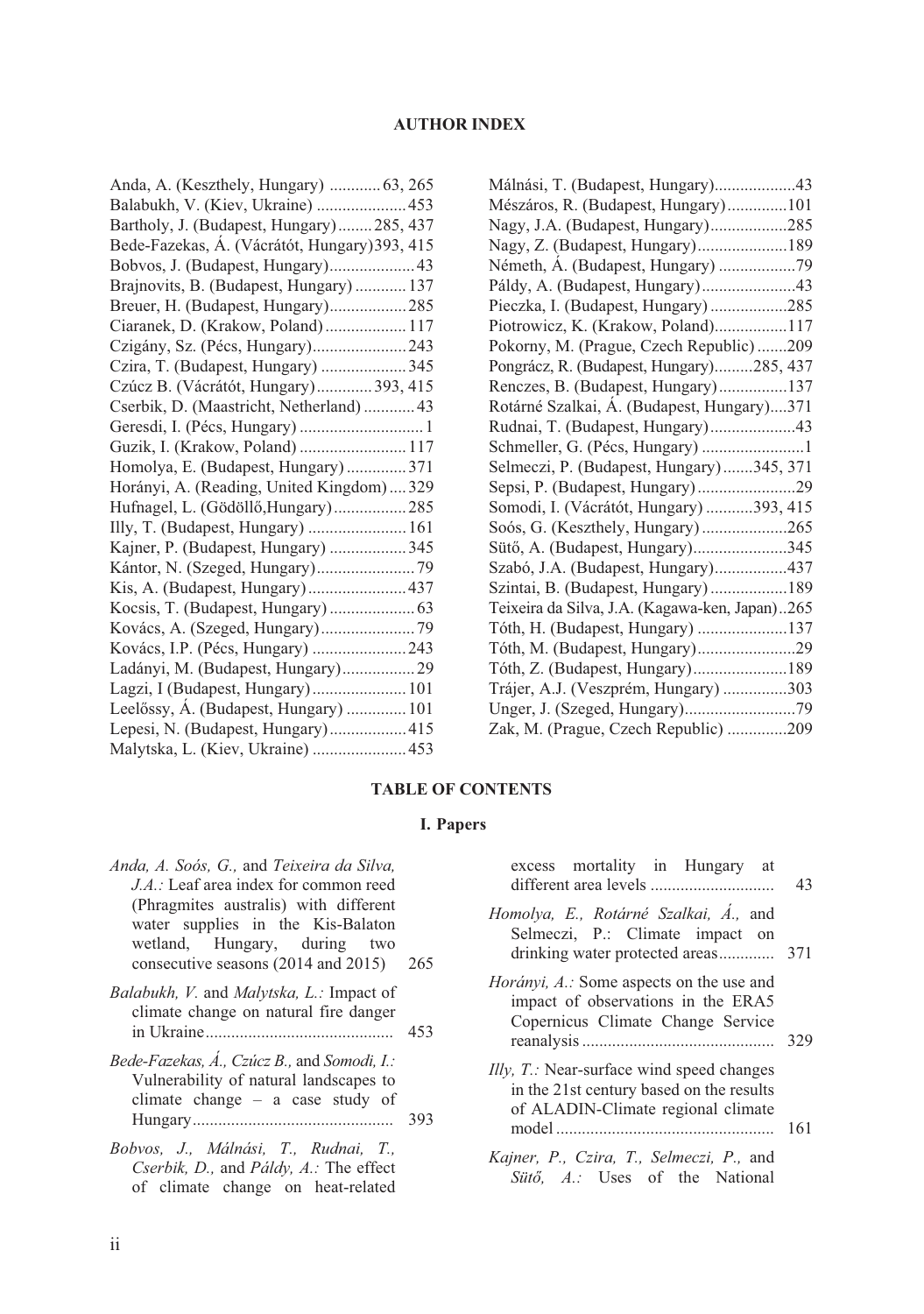| Adaptation Geo-information System in<br>Climate Change strategy planning                                                                                                       | 345 |
|--------------------------------------------------------------------------------------------------------------------------------------------------------------------------------|-----|
| Kis, A., Pongrácz, R., Bartholy, J., and<br>Szabó, J.A.: Application of RCM<br>results to hydrological analysis                                                                | 437 |
| Kocsis, T. and Anda, A.: Analysis of<br>precipitation time series at Keszthely,<br>Hungary (1871-2014)                                                                         | 63  |
| Kovács, A., Németh, Á., Unger, J. and<br>Kántor, N.: Tourism climatic<br>conditions of Hungary - present<br>situation and assessment of future                                 | 79  |
| Kovács, I.P. and Czigány, Sz.: The effect<br>of climate and soil moisture on the<br>tree-ring pattern of Turkey oak<br>(Quercus cerris L.) in Central<br>Transdanubia, Hungary | 243 |
| Leelőssy, Á., Lagzi, I., and Mészáros, R.:<br>Spatial and temporal pattern of<br>pollutants dispersed in the atmosphere<br>from the Budapest Chemical Works                    | 101 |
| Lepesi, N., Bede-Fazekas, A., Czúcz, B.,<br>and Somodi, I.: Adaptive capacity of<br>climate sensitive habitats to climate                                                      | 415 |
| Nagy, J.A., Bartholy, J., Pongrácz, R.,<br>Pieczka, I., Breuer, H., and Hufnagel,<br>$L_{\cdot}$ . Analysis of the impacts of global<br>warming on European bat species's      |     |

range area in the 21st century using regional climate model simulation ...... 285

| 117 | Piotrowicz, K., Ciaranek, D., and Guzik, I.:<br>Short-term variations in<br>air<br>temperature in Krakow (Poland) as an<br>indicator of climate change in Central                  |
|-----|------------------------------------------------------------------------------------------------------------------------------------------------------------------------------------|
| 209 | Pokorny, M., and Zak, M.: Satellite<br>retrieval of severe storms based on the<br>cloud microphysical profile over                                                                 |
| 1   | Schmeller, G. and Geresdi, I.: Numerical<br>simulation of sulfate formation in<br>water drops: results of a box                                                                    |
| 29  | Sepsi, P., Ladányi, M., and Tóth, M.:<br>Analyses of long-term and multi-site<br>floral phenological observations of<br>apple cultivars in comparison with<br>temperature datasets |
| 137 | Tóth, H., Brajnovits, B., and Renczes, B.:<br>Statistical correction of the wind<br>energy forecast at the Hungarian                                                               |
| 189 | Tóth, Z., Nagy, Z., and Szintai, B.:<br>Verification of global radiation fluxes<br>forecasted by numerical weather<br>prediction model AROME for                                   |
| 303 | Trájer, A.J.: Meteorological conditions<br>associated with West Nile fever<br>incidences in Mediterranean and                                                                      |
|     | continental climates in Europe                                                                                                                                                     |

#### **SUBJECT INDEX**

|                               |          | analog ensembles         | 137 |
|-------------------------------|----------|--------------------------|-----|
| absorption                    |          |                          |     |
| adaptatiom to climate change  | 345      |                          |     |
| adaptative capacity           | 371, 415 | apple cultivars          | 29  |
| accindental pollution release | 101      | <b>AROME</b> model       | 189 |
| air temperature variations    | 117      | ARPEGE-Climat model      | 161 |
| ALADIN-Climate model          | 43.161   | autoregressive filtering | 137 |
|                               |          |                          |     |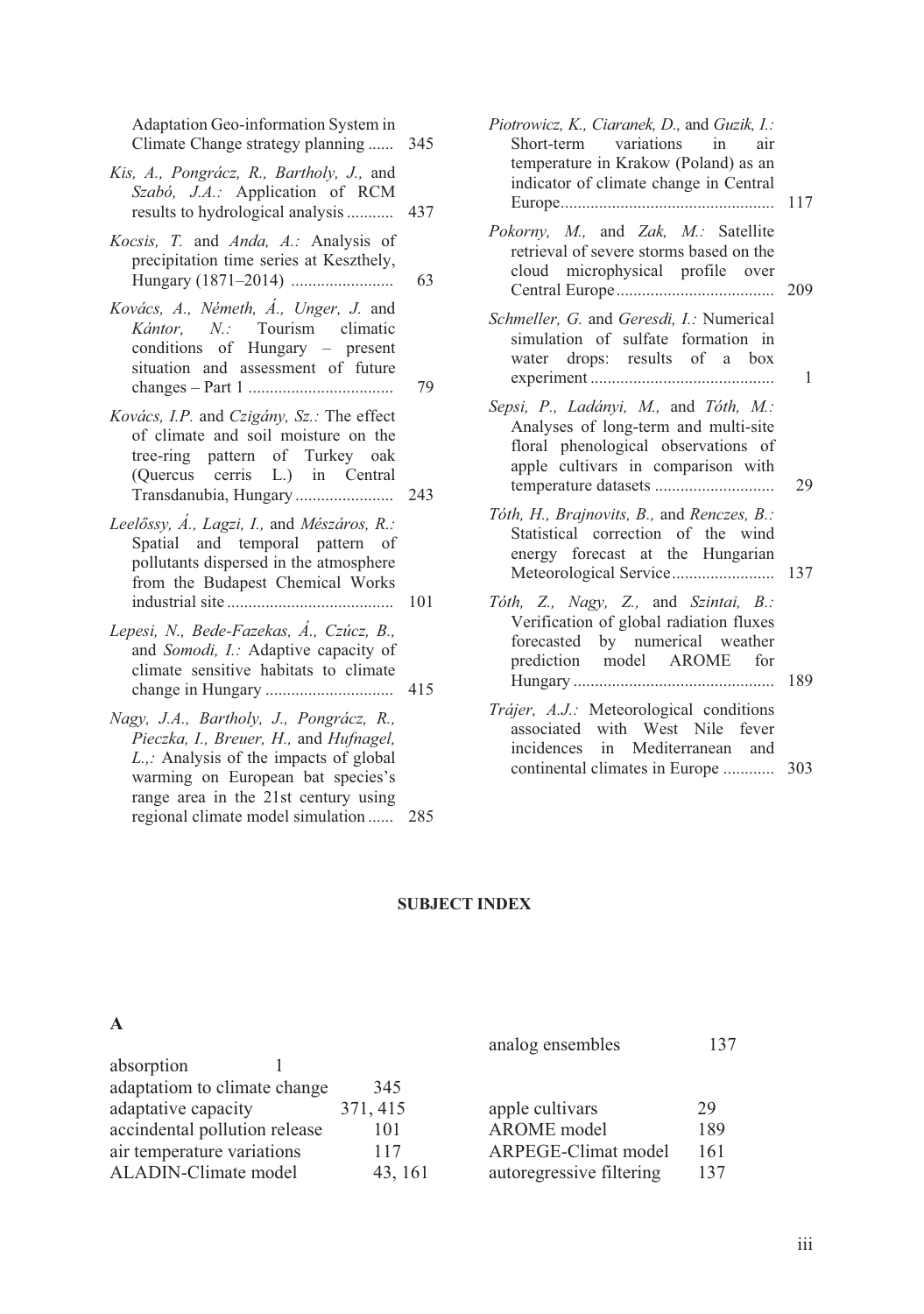|        | bat species | 285 |
|--------|-------------|-----|
| box    |             |     |
|        | experiment  |     |
| $\sim$ | plot        | 63  |

# **C**

|                                                            | Carpathian Basin                  | 43, 137, 161  |  |  |
|------------------------------------------------------------|-----------------------------------|---------------|--|--|
|                                                            | 437, 371<br>CarpatClim            |               |  |  |
|                                                            | characteristic curves<br>137      |               |  |  |
| chemistry                                                  |                                   |               |  |  |
|                                                            | clouds                            | 1             |  |  |
|                                                            | water drops                       | 1             |  |  |
|                                                            | climate change                    |               |  |  |
|                                                            | adaptation planning               | 345           |  |  |
|                                                            | adaptive capacity of habitats 415 |               |  |  |
|                                                            | Central Europe                    | 117, 285,     |  |  |
|                                                            | 393, 371                          |               |  |  |
|                                                            | drinking water                    | 371           |  |  |
|                                                            | effects on bat species            | 285           |  |  |
|                                                            | fire danger                       | 453           |  |  |
|                                                            | habitat sensitivity               | 415           |  |  |
|                                                            | health effects                    | 43            |  |  |
|                                                            | hydrological aspects              | 437, 371      |  |  |
|                                                            | indicators                        | 117           |  |  |
|                                                            | natural landscapes                | 393           |  |  |
| near-surface wind speed<br>161<br>$\overline{\phantom{0}}$ |                                   |               |  |  |
| $\overline{\phantom{0}}$                                   | precipitation amounts             | 63            |  |  |
|                                                            | tourism indicators                | 79            |  |  |
|                                                            | vulnerability assessment          | 393           |  |  |
|                                                            | climate classification            | 303           |  |  |
|                                                            | climate model                     |               |  |  |
|                                                            | regional                          | 43, 161, 285, |  |  |
|                                                            | 437, 393                          |               |  |  |
|                                                            | climate projection                | 453           |  |  |
|                                                            | climate safety                    | 345           |  |  |
|                                                            | climatic tourism potential        | 79            |  |  |
| cloud                                                      |                                   |               |  |  |
|                                                            | chemistry                         | 1             |  |  |
|                                                            | particles                         | 209           |  |  |
|                                                            | common reed                       | 265           |  |  |
|                                                            | connectivity                      | 415           |  |  |
| Copernicus Climate Change Service                          |                                   |               |  |  |
|                                                            |                                   | 329           |  |  |
| <b>CRIGIS</b>                                              |                                   | 43,79         |  |  |
|                                                            | Czech Republic                    | 209           |  |  |

# **D**

| 453 |
|-----|
| 117 |
| 345 |
| 329 |
| 303 |
|     |
| 101 |
| 101 |
| 415 |
| 371 |
|     |

# **E**

| ecology                        | 285         |
|--------------------------------|-------------|
| effects of climate change      | 43, 63, 285 |
| emission rate                  | 101         |
| ensembles                      |             |
| analog                         | 137         |
| ERA-Interim                    | 161         |
| ERA5 reanalysis                | 329         |
| evapotranspiration             | 265         |
| excess mortality, heat-related | 43          |
| exponential trend              |             |

# **F**

| fire danger            | 453 |
|------------------------|-----|
| flowering              | 29  |
| forecast               |     |
| wind energy            | 137 |
| forest fire            | 453 |
| forestry aridity index | 243 |
| fuzzy model            | 137 |
|                        |     |

# **G**

| Gaussian dispersion model | 101 |
|---------------------------|-----|
| GIS                       | 345 |
| global observing system   | 329 |
| global radiation          | 189 |
| growing degree day        | 265 |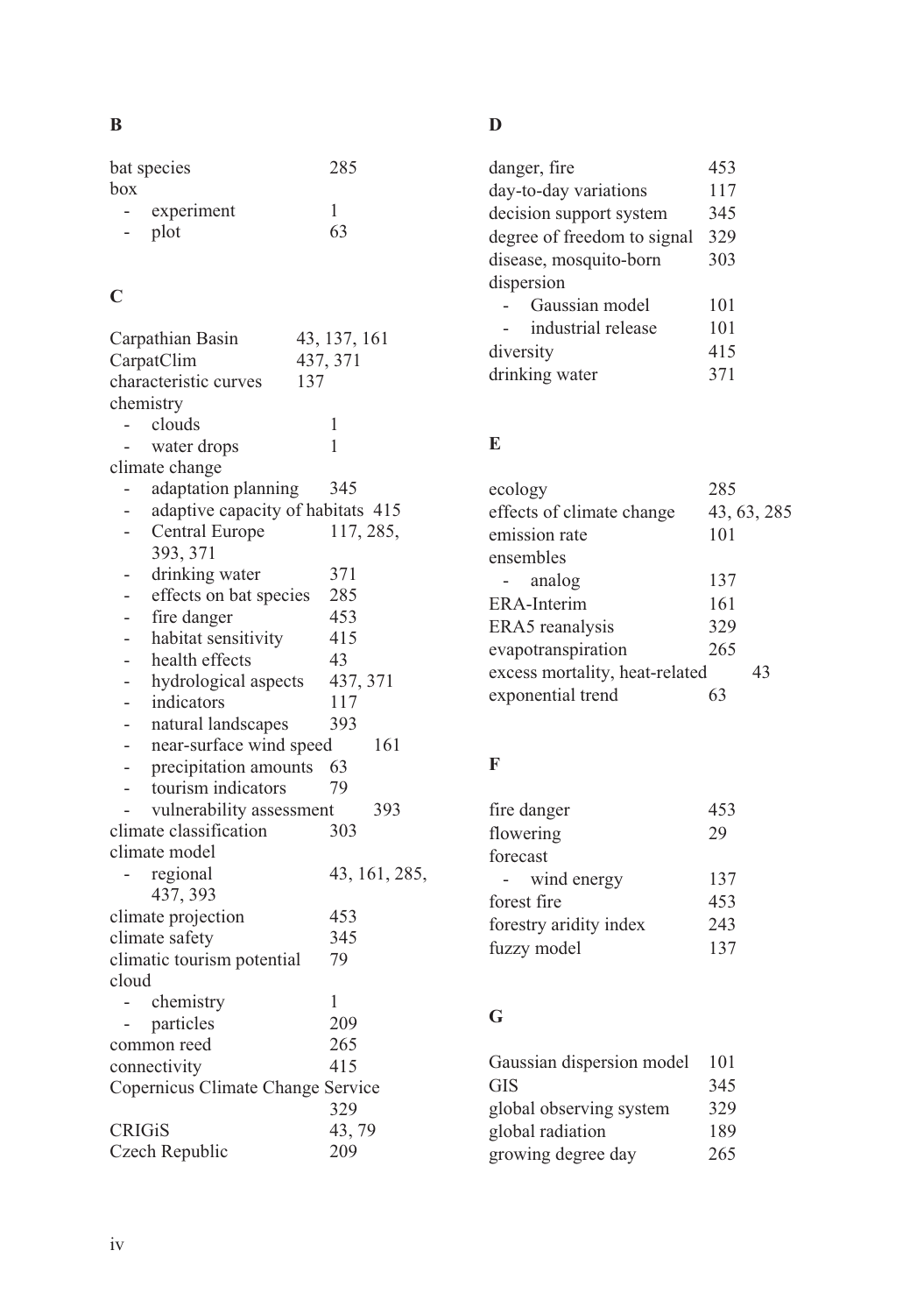**H** 

| navitat  |                                             |             |
|----------|---------------------------------------------|-------------|
|          | distribution                                | 393         |
|          | natural                                     | 415         |
|          | sensitivity to climate                      | 415         |
|          | health effects of climate change            | 43          |
| heat     |                                             |             |
|          | accumulation                                | 29          |
|          | health warning system 43                    |             |
|          | heat-related excess mortality 43            |             |
| heatwave |                                             | 43          |
| Hungary  |                                             | 43, 63, 79, |
|          | 29, 101, 137, 161, 243, 265, 437, 393, 371, |             |
| 415, 345 |                                             |             |
|          | hydrological                                |             |
|          | - model                                     | 243, 437    |
|          | processes                                   | 437         |
|          |                                             |             |

# **I**

|           |                              | 415                                                                         |                                                  |
|-----------|------------------------------|-----------------------------------------------------------------------------|--------------------------------------------------|
| aridity   |                              | 371                                                                         |                                                  |
|           |                              | 243                                                                         |                                                  |
|           |                              |                                                                             |                                                  |
|           |                              | 265                                                                         |                                                  |
| leaf area |                              | 265                                                                         |                                                  |
|           |                              | 371                                                                         |                                                  |
|           |                              | 79                                                                          |                                                  |
|           |                              | 101                                                                         |                                                  |
|           |                              |                                                                             |                                                  |
|           | index<br>industrial accident | adaptive capacity<br>forestry aridity<br>Pálfai drought<br>tourism climatic | growing degree day (heat index)<br>393, 453, 415 |

# **K**

| Kis-Balaton wetland                  | 265 |
|--------------------------------------|-----|
| Köppen-Geiger climate classification |     |
| 303                                  |     |

# **L**

| leaf area index         | 265, 437 |
|-------------------------|----------|
| linear trend            | 63       |
| long time series        |          |
| precipitation<br>$\sim$ | 63       |

# **M**

|       | mammals                        | 285           |
|-------|--------------------------------|---------------|
|       | migration of species           | 285           |
| model |                                |               |
|       | ALADIN-Climate                 | 161, 393      |
|       | AROME numerical prediction 189 |               |
|       | ARPEGE-Climat                  | 161           |
|       | <b>CIVAS</b>                   | 393, 371      |
|       | DIWA hydrological              | 437           |
|       | fuzzy                          | 137           |
|       | Gaussian transport             | 101           |
|       | habitat distribution           | 393           |
|       | Hydrus-1D                      | 243           |
|       | <b>RACMO</b>                   | 285           |
|       | RegCM                          | 437, 393      |
|       | regional climate               | 161, 285, 437 |
|       | mosquito-born disease          | 303           |
|       | municipal planning             | 345           |
|       |                                |               |

# **N**

| 285iS       | 43, 79, 393, 371, 415, 345 |     |
|-------------|----------------------------|-----|
| naturalness |                            | 415 |
| nowcasting  |                            | 209 |
| numerical   |                            |     |
| solution    |                            |     |
|             | weather prediction         | 137 |

## **O**

| oak (Ouercus cerris)                      | 243 |     |  |
|-------------------------------------------|-----|-----|--|
| observation                               |     |     |  |
| conventional and satellite                |     | 329 |  |
| influence<br>$\sim$                       | 329 |     |  |
| $ODE$ – ordinary differential equations 1 |     |     |  |
| optical depth                             | 189 |     |  |
| oxidation                                 |     |     |  |
|                                           |     |     |  |

## **P**

|                 | phenology             | 29  |
|-----------------|-----------------------|-----|
|                 | precipitation         |     |
|                 | as climatic parameter | 285 |
|                 | long-term series      | 63  |
|                 | monthly mean          | 303 |
| Poland          |                       | 117 |
| policy planning |                       | 345 |
|                 |                       |     |